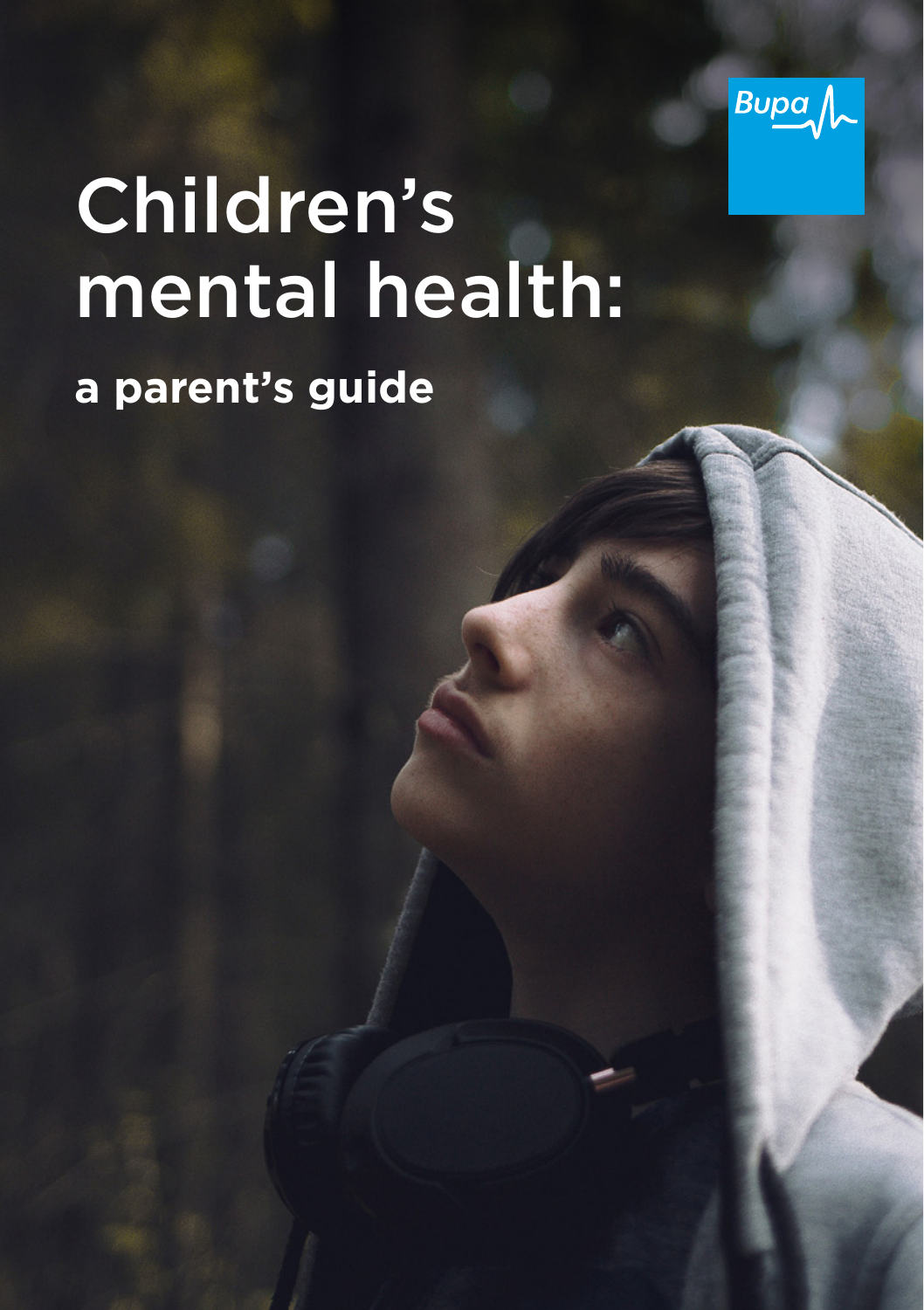**This guide focuses on the most common issues - anxiety disorders and depression - we hope that the tips and guidance can be used to help you start an important conversation about mental health and resilience with your children.**

### **Contents**

|                                                                                                                   |                                                                                                                                                                                                                                      | $\overline{\mathbf{3}}$ |
|-------------------------------------------------------------------------------------------------------------------|--------------------------------------------------------------------------------------------------------------------------------------------------------------------------------------------------------------------------------------|-------------------------|
| 1.                                                                                                                |                                                                                                                                                                                                                                      | $\boldsymbol{4}$        |
| 2.                                                                                                                |                                                                                                                                                                                                                                      | 5                       |
| 3.                                                                                                                | <b>Childhood challenges more constructed and childhood challenges more construction of the construction of the c</b>                                                                                                                 | 6                       |
| 4.                                                                                                                | The changing conversation on mental health [11] [11] The changing conversation on mental health                                                                                                                                      | 7                       |
| 5.                                                                                                                | Spotting the signs manufactured and spotting the signs manufactured and service of the signs manufactured and s                                                                                                                      | 8                       |
|                                                                                                                   | Generalised anxiety disorder manufactured and continuum and contained anxiety disorder manufactured and contain                                                                                                                      | 9                       |
|                                                                                                                   |                                                                                                                                                                                                                                      | 10                      |
|                                                                                                                   | Obsessive-compulsive disorder (OCD) manual manusure community of the CDS                                                                                                                                                             | 11                      |
|                                                                                                                   |                                                                                                                                                                                                                                      | $12 \overline{ }$       |
| 6.                                                                                                                | Starting the conversation <b>Election Election Election Election Election Election Election Election Election Election Election Election Election Election Election Election Election Election</b>                                   | 14                      |
| 7.                                                                                                                | Treating and managing mental health concerns in childhood                                                                                                                                                                            | 16                      |
| 8.                                                                                                                | Boosting mental health and resilience in childhood manumons.                                                                                                                                                                         | 19                      |
| 9.                                                                                                                | People like you manufactured and the you                                                                                                                                                                                             | 21                      |
| 10 <sub>1</sub>                                                                                                   | Looking after yourself <b>Election Contract Contract Contract Contract Contract Contract Contract Contract Contract Contract Contract Contract Contract Contract Contract Contract Contract Contract Contract Contract Contract </b> | 23                      |
| Places you can find more information <b>Election Contract Contract Places</b> you can find more information<br>24 |                                                                                                                                                                                                                                      |                         |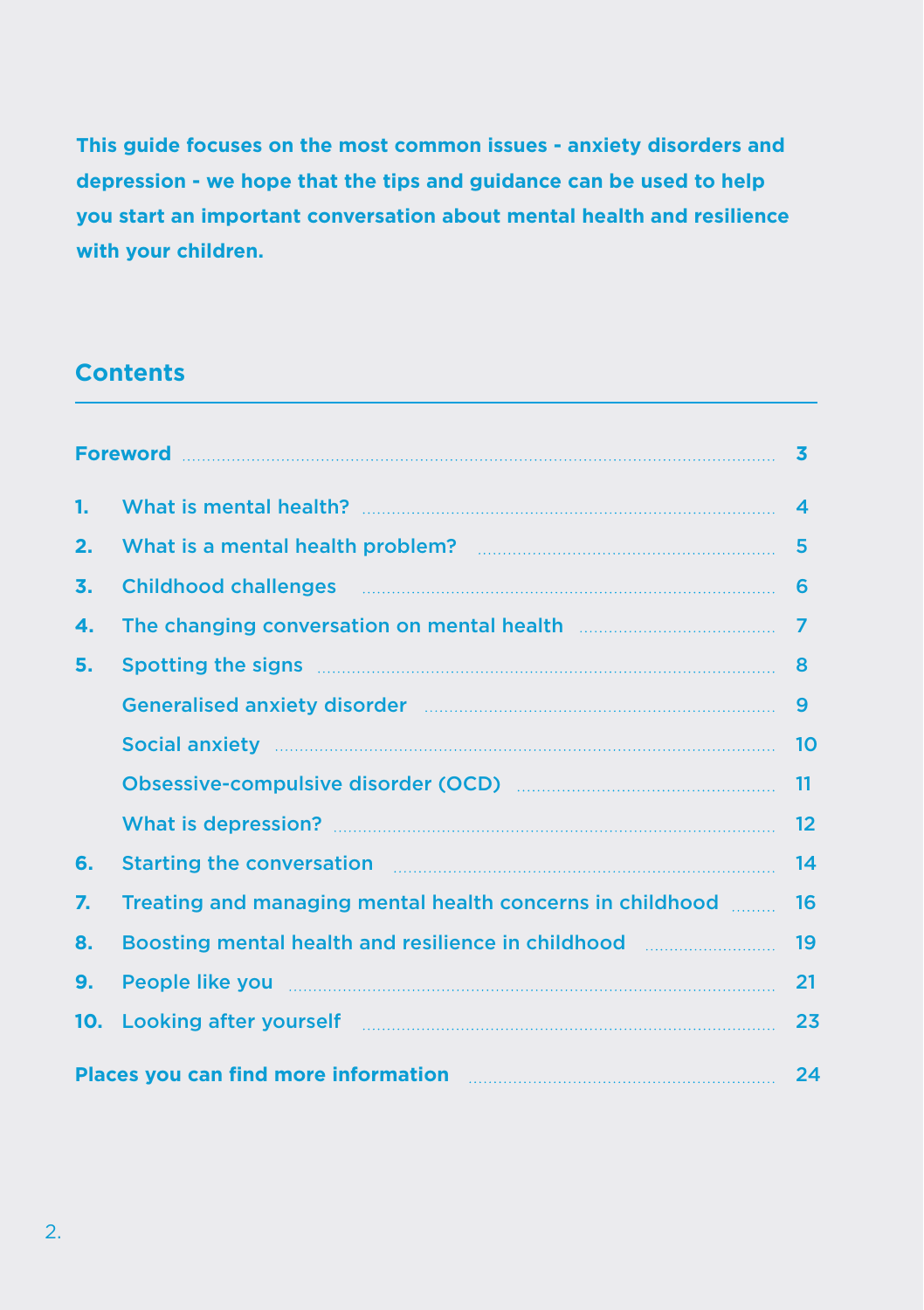### **Foreword**

The conversation about mental health has changed since I started my career. As a society we are now far more open and willing to discuss experiences of poor mental health thanks, in part, to high profile individuals and celebrities sharing their stories.

At Bupa, we work with families to safeguard their mental health, recognising the positive impact an early diagnosis and fast access to treatment can have on someone who is struggling with their mental health.

Industry figures show that one in 10 children experience mental ill health. Our specialist support colleagues talk to parents who have questions about how to identify if their child may need support with their mental health, helping them with how to start a conversation on mental health and how to build their child's resilience.

We found that only 36% of parents say that they would be able to find the right words to talk to their children about their mental health and wellbeing.

We've created this guide to help any parent, carer or guardian who is concerned that their child may be struggling with a mental health condition. We hope that it will empower parents who are worried about their child's mental health and ensure that more children receive support when they need it.

### **Pablo Vandenabeele**

*Clinical Director of Mental Health at Bupa UK* 

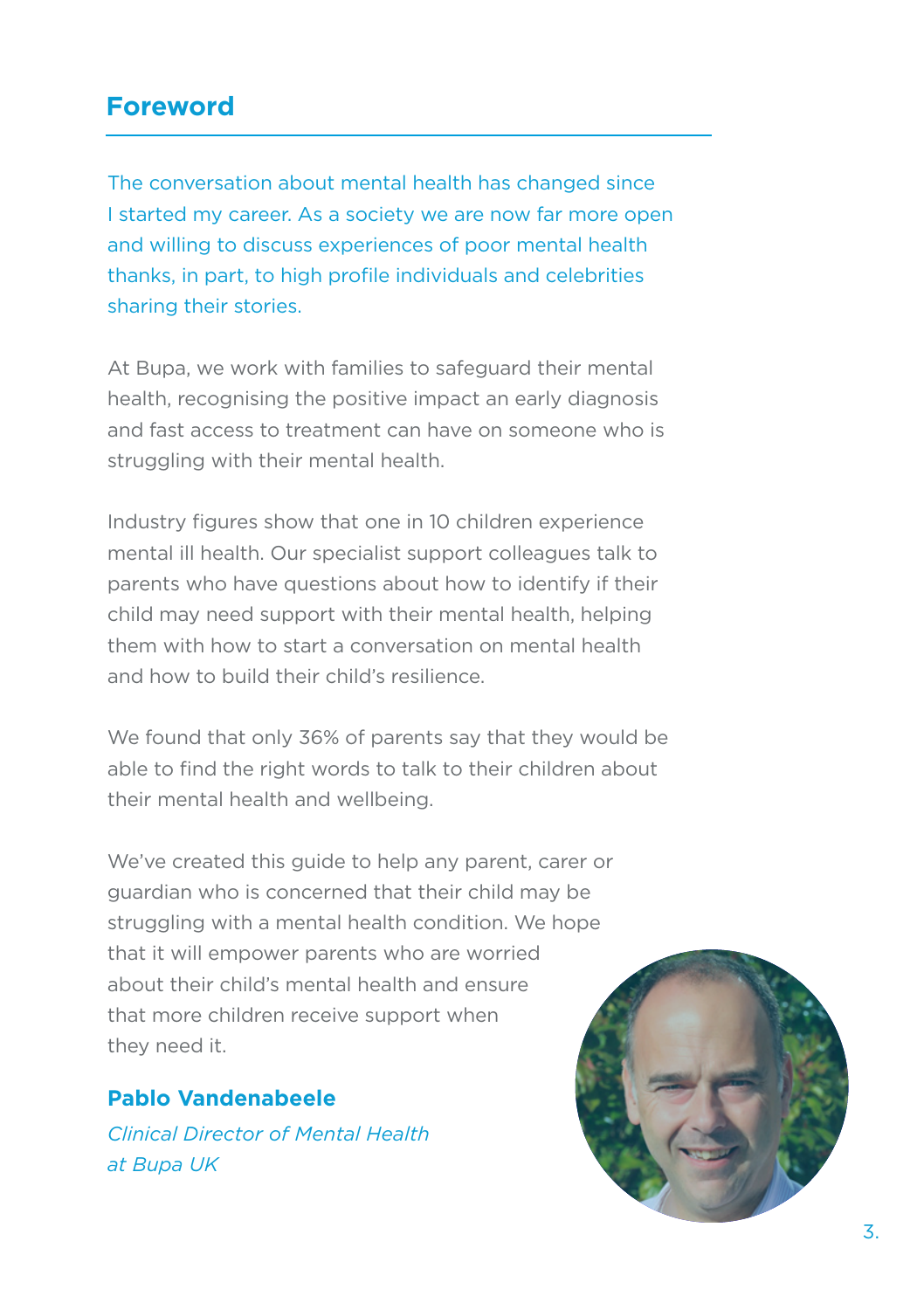# What is mental health?

### Mental health refers to the ability to function and deal with daily life and everything it presents.

When we hear the phrase 'mental health', we often think about mental health problems. We think of symptoms such as low mood and conditions such as depression or anxiety.

In fact, everyone has mental health. You and your family will have times when your mental health is good – and times when it is not as good. Just like physical health.

Throughout your life there may be times when you'll experience low mood, fear, anxiety or confusion. These feelings are a common part of everyday life and don't always mean you have a mental health problem.

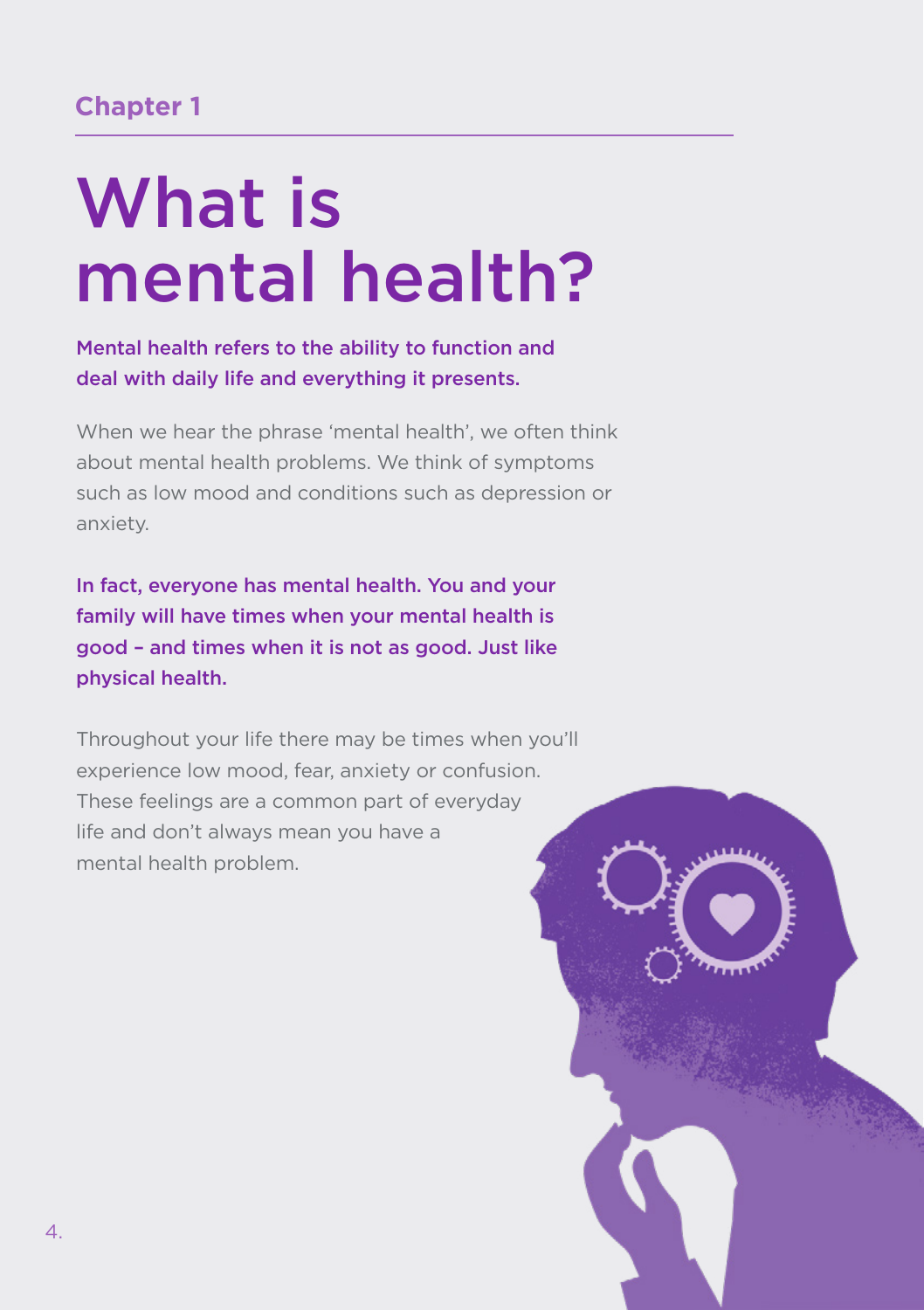## What is a mental health problem?

Mental ill health refers to a group of conditions that affects how a person thinks, interacts with others and copes with the demands of everyday life, leading to significant changes in feelings or behaviour.

Sometimes moods, thoughts, experiences or reactions to things may feel difficult for a long time and affect your life and how you want to live. This might be a mental health problem.

### **Mental health and wellbeing issues in children**

All any parent wants for their child is for them to have a happy and healthy childhood. Knowing or suspecting that your child may have a mental health problem can be greatly worrying and distressing for both a parent and their child.

### One in 10 children has a diagnosable mental health condition, equating to roughly three children in every classroom.

Our figures show that just **23%** of parents of young adults and children feel confident that they would be able to identify the symptoms of mental ill health in their children.

It can be hard for a parent to identify as it can be difficult to distinguish between signs of a problem from normal childhood behaviour and children may not have the vocabulary to express their concerns.

As a healthcare provider, we receive calls from concerned parents every day who want advice and guidance on a whole range of mental health and wellbeing issues.

This guide focuses mainly on anxiety and depression because they are the most common mental health conditions in young children and adults and are also what most of our calls from parents are about.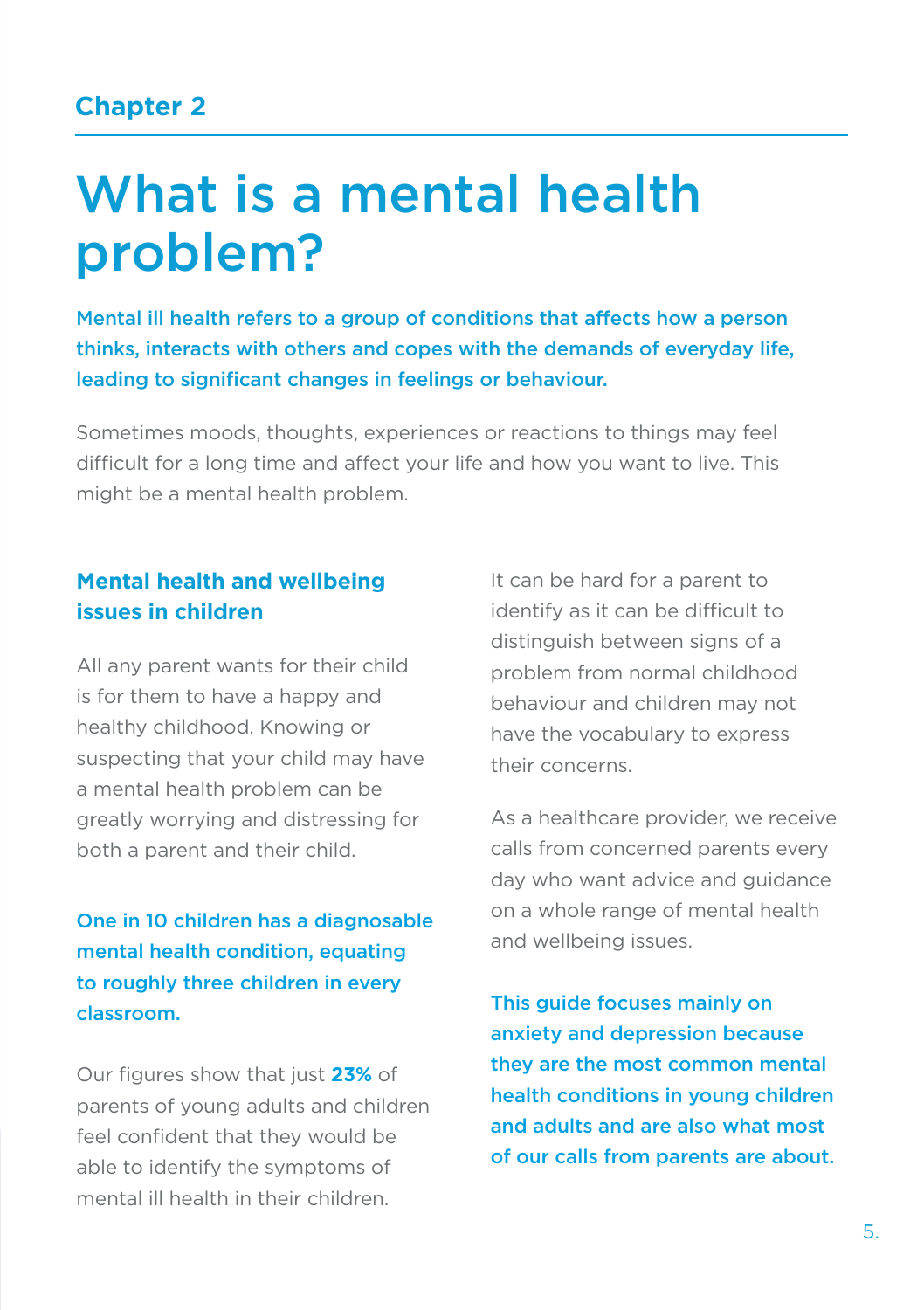# Childhood challenges

The modern childhood can seem very different to those of the previous generation.

Advances in technology, the advent of smartphones and social media make it easier for children to access information. It can also help them in their learning and ability to connect with friends and family wherever they are. However, it can potentially have a negative impact on a child's mental health and wellbeing. The desire to stay connected can interfere with activities that build mental resilience such as socialising, eating and sleeping. And the constant images and updates on other people's lives can cause a sense of inadequacy.

Children may experience a wide range of life events growing up that they find difficult that won't lead to mental health problems on their own, but traumatic events can trigger problems for children and young people who are already vulnerable.

Changes such as moving home or school or the birth of a new brother or sister, for example may act as triggers. Some children who start a new school will feel excited about making new friends and doing new activities, but there may also be some who will feel anxious about entering a new environment.

Teenagers often experience emotional upset as their minds and bodies develop and they make this transition to adulthood. Some young people may experiment with alcohol, drugs or other substances that can affect mental health.

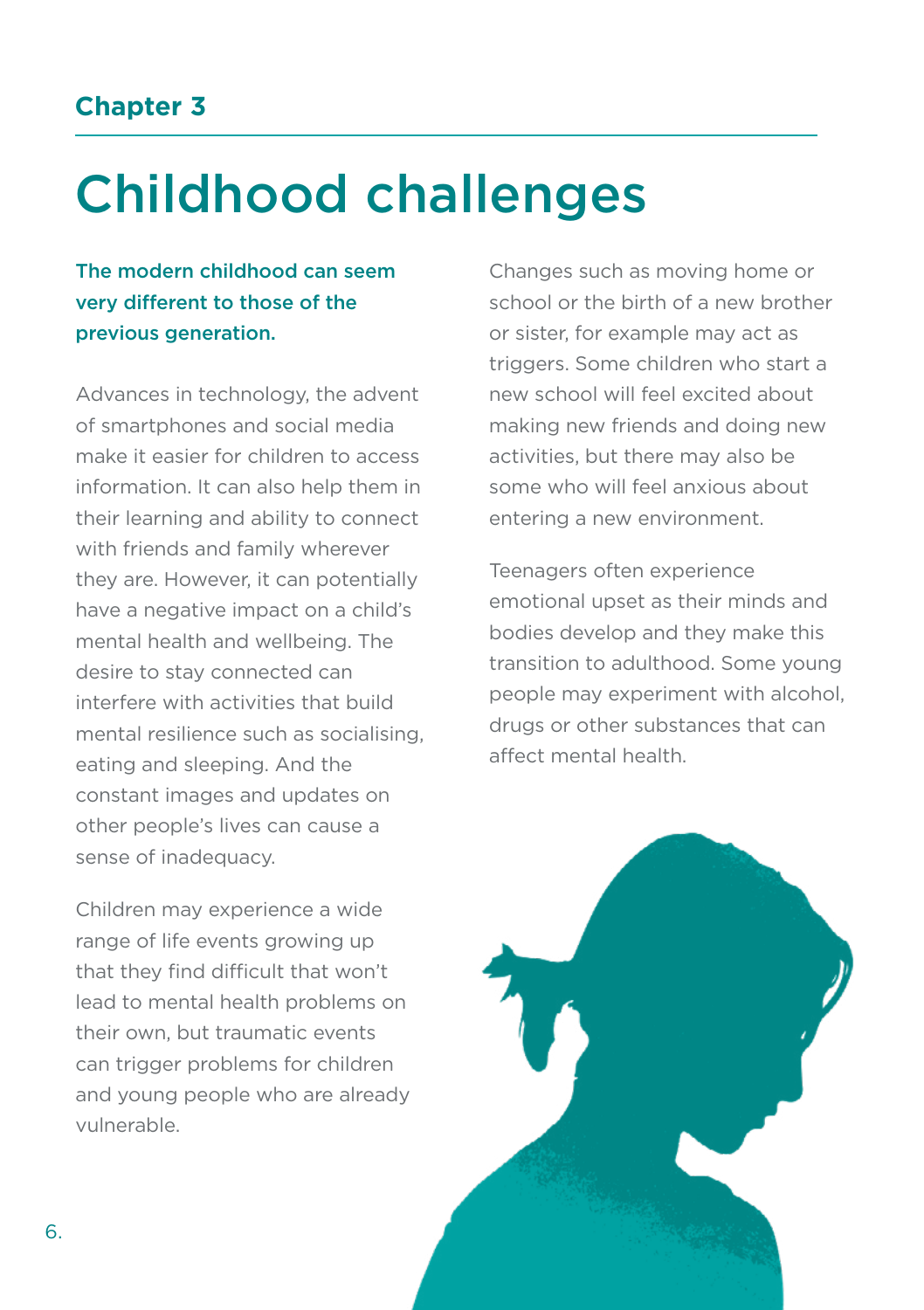## The changing conversation on mental health

Over recent years, the mental health conversation has changed with high profile people such as Demi Lovato, Prince Harry, and Ryan Reynolds talking openly about their challenges.

This has helped to reduce the stigma about mental health and make society more open to talk about challenges. Our figures show that **70%** of parents speak to their children about their emotional health and wellbeing more than their own parents did.

Creating an environment where children feel comfortable talking about their mental health can help you to understand if your child is struggling. It is clear that attitudes are changing across households in the UK, we found that **78%** of parents believe there is a greater awareness of the importance of considering children's mental wellbeing than when they were

growing up. However, it can still feel daunting to address concerns about your child's mental health head-on.

When your child is slightly 'out of sorts' it can be hard to know when or whether to be worried, how to approach the situation, or where to turn for support.

When it comes to mental health and resilience, early intervention plays a key role in helping children to think about how to cope with difficult situations and can potentially prevent problems from worsening and becoming more complex later in life. It also can aid recovery and improve how a condition is managed.

While these focus on the most common issues - anxiety disorders and depression - we hope that the tips and guidance can be used to help you start an important conversation about mental health and resilience with your children, whatever the concern may be.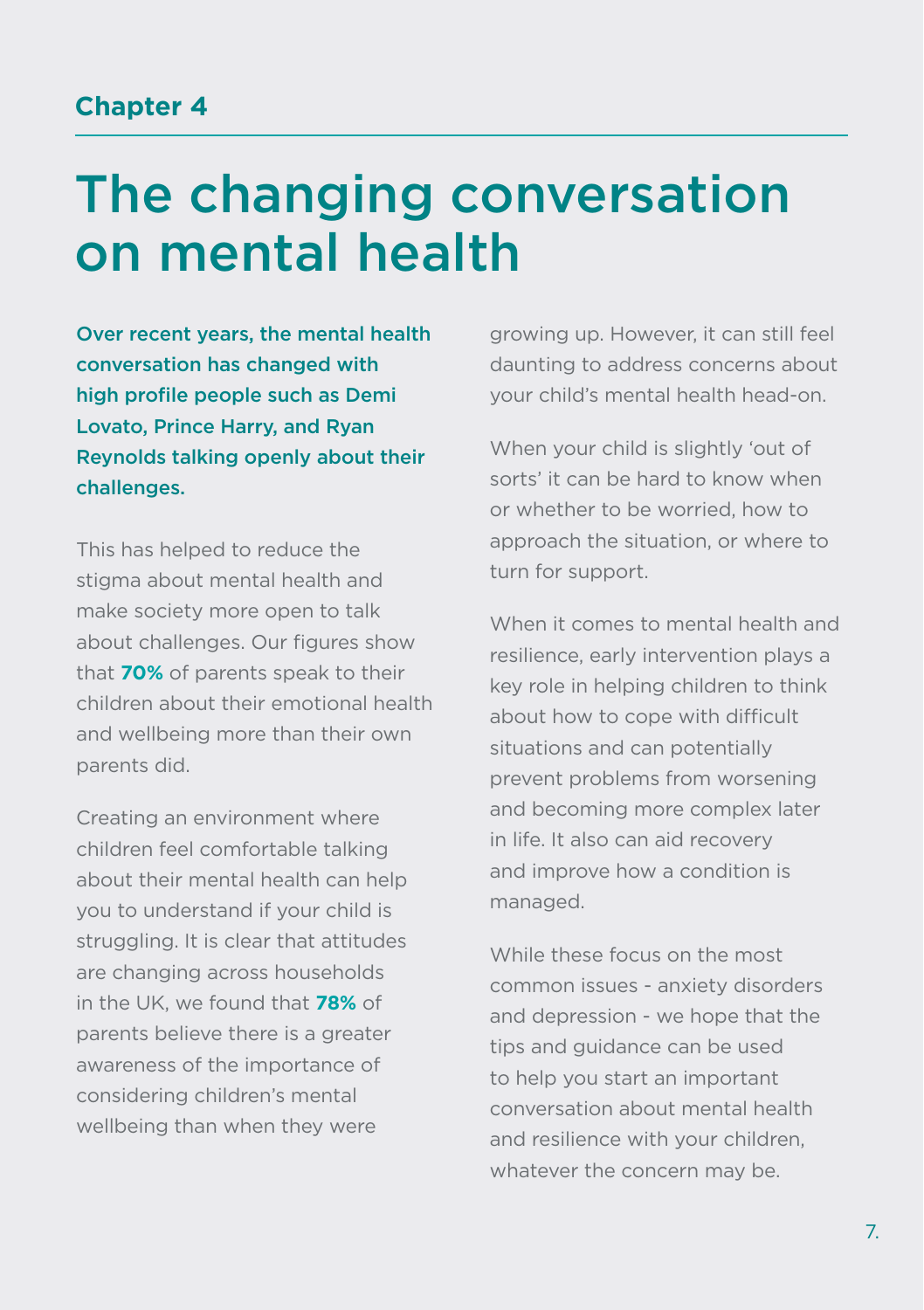# Spotting the signs

As parents you are well-attuned to spotting any changes in your child's behaviour, but it may be more difficult to identify signs of mental health concerns. Many of the tell-tale signs may be character traits or dismissed as the 'growing pains' of a teenager. Knowing what to look out for may help you identify whether there is a problem.

### **What is anxiety?**

We can all feel anxious from time to time, but anxiety disorder has two core symptoms: excessive anxiety on most days and difficulty controlling these feelings.

There are different types of anxiety disorder ranging from generalised anxiety disorder, where sufferers feel anxious much of the time, to panic disorders, obsessive-compulsive disorder and phobias relating to specific things.

**Anybody can suffer from anxiety** and it is thought that one in six children and young people experience anxiety at some point.

### **How do I know if my child has anxiety?**

There are several types of anxiety which are explained on the next page as they affect everyone in different ways.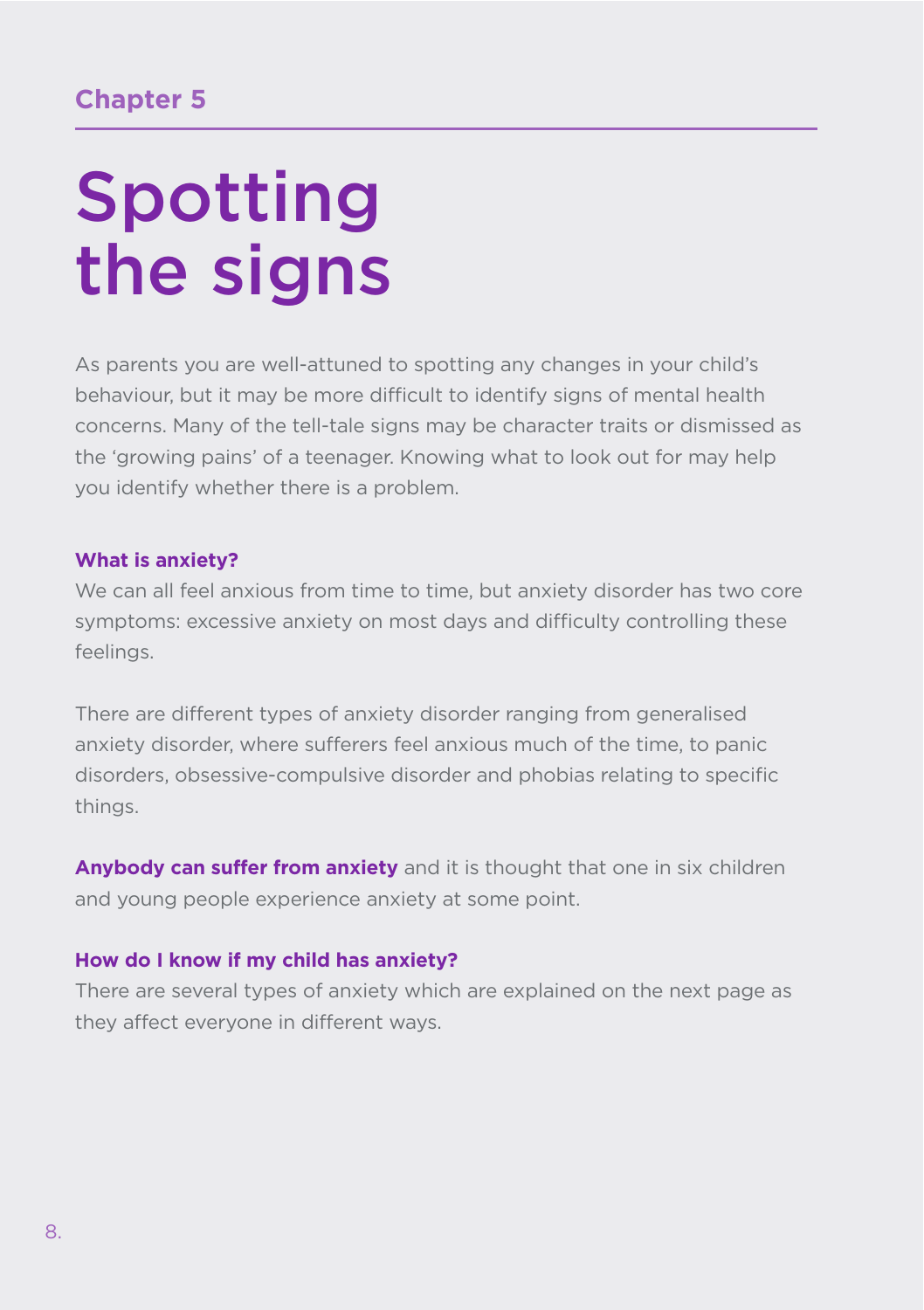### **Generalised anxiety disorder**

is a long-term condition where someone regularly feels very worried about a range of everyday things. There may not always be an obvious reason why they feel anxious.



### **How they may feel:**

- very worried about a number of everyday things
- $\bullet$  find it hard to control the worry
- **a** restless or nervous

#### **Physical symptoms**

Anxiety isn't just about how someone feels mentally, it may cause a behaviour change and other physical symptoms too.

#### **They may also:**

- **•** feel nauseous
- experience a shortness of breath or chest pain
- feel muscle tension
- become tired easily
- have trouble sleeping well possibly taking one or two hours to go to sleep and waking up earlier than usual
- **•** get unexplained or worsening aches and pains have constant headaches

- **struggling to concentrate**
- experiencing stomach problems

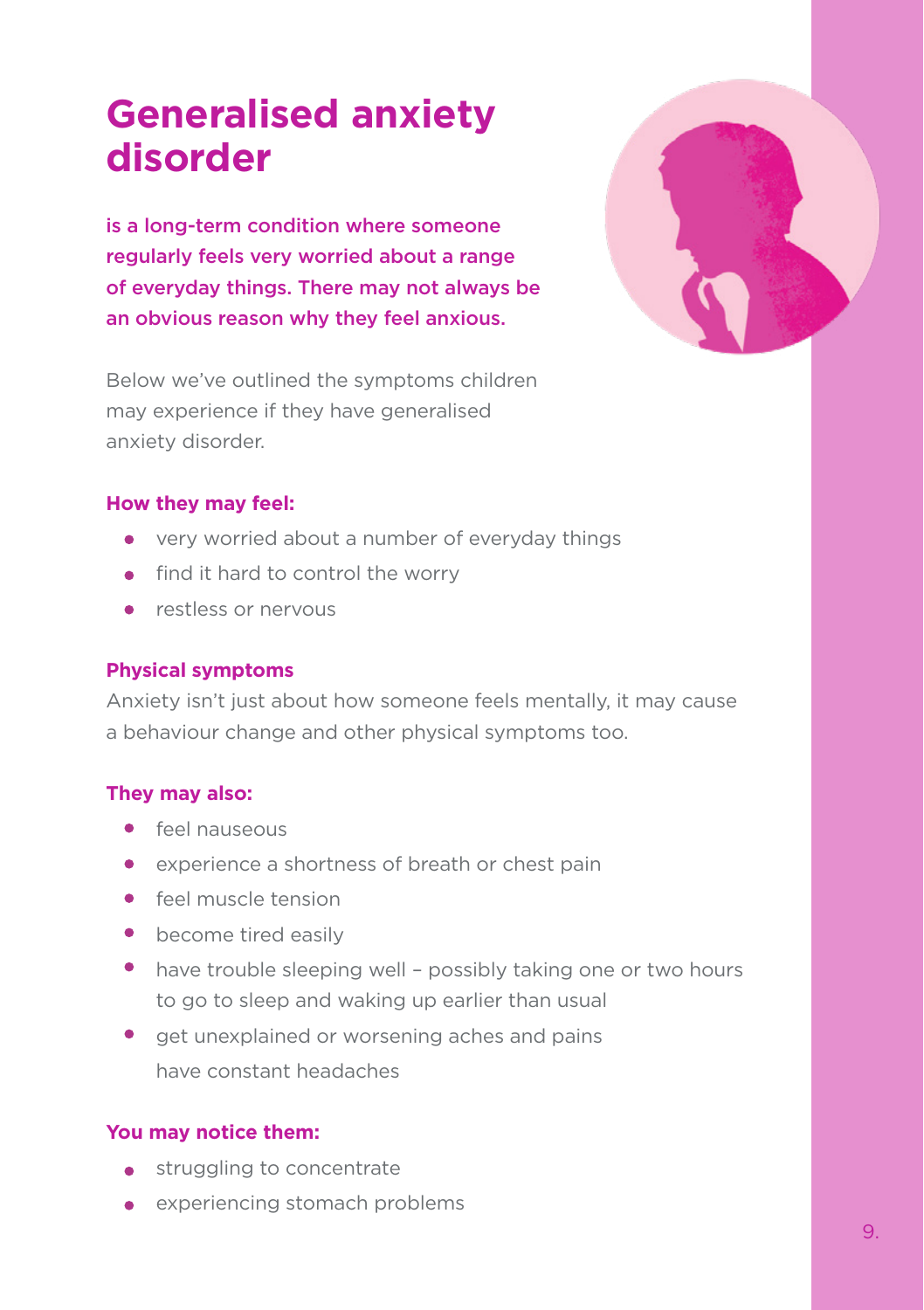### **Social anxiety disorder**

is characterised by a persistent fear or anxiety about social situations that involve interaction.



#### **How they may feel:**

- very anxious about being around other people and having to talk to them
- very self-conscious in front of other people and worried about feeling humiliated, embarrassed or rejected
- **•** afraid that people will judge them
- worry in the lead up to a social event

- avoiding places where there will be other people
- **•** cancelling planned social activities
- **•** blushing, sweating or trembling around other people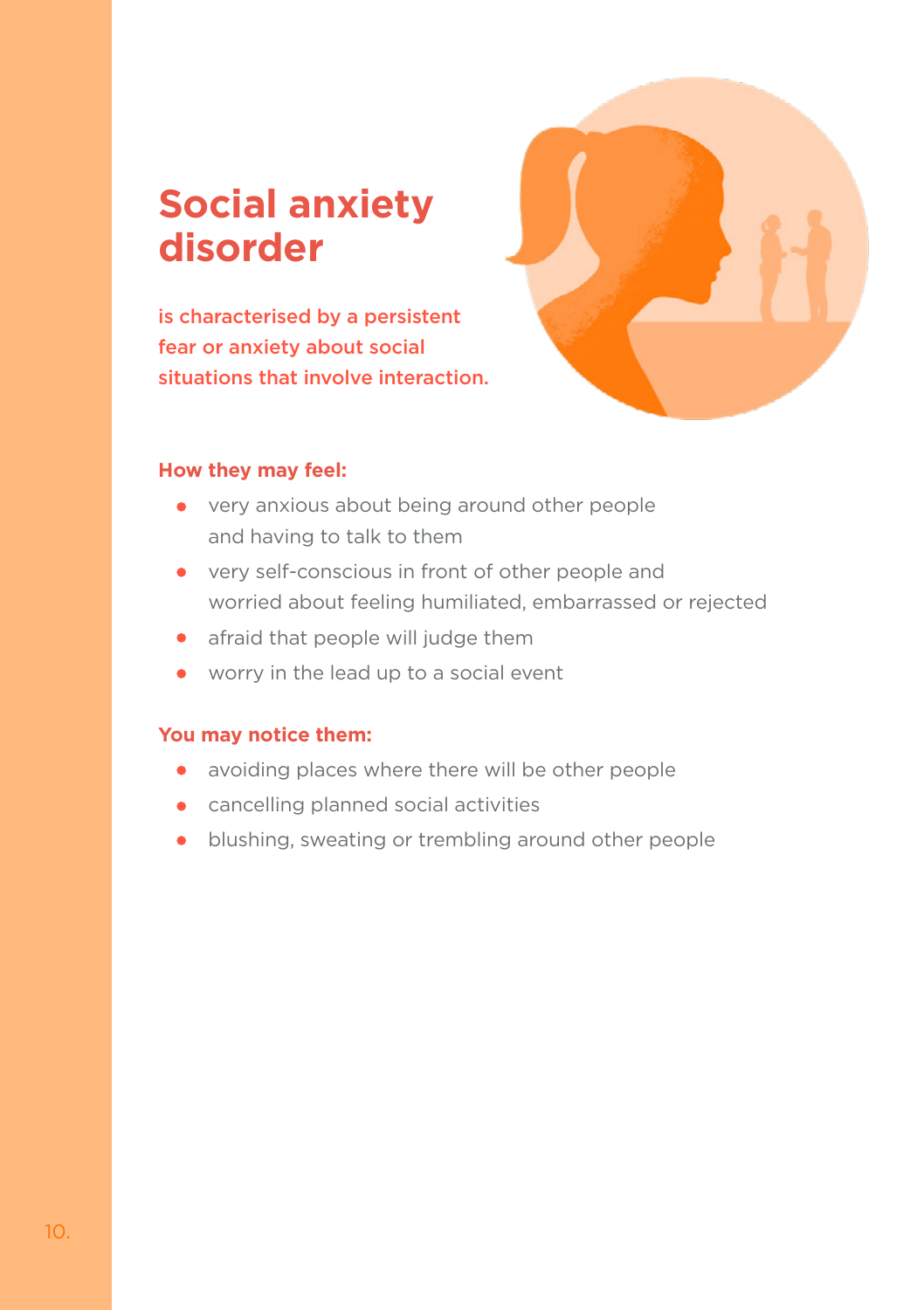### **Obsessive-compulsive disorder (OCD)**

is a long-term condition characterised by obsessive thoughts, compulsive behaviour or both. Below we've outlined the symptoms someone typically experiences if they have obsessive-compulsive disorder.



### **How they may feel:**

- have unwanted thoughts, images or urges that repeatedly enter their mind
- compelled to repeat certain things (for example, checking that doors are locked) or repeat mental acts which people won't see, such as repeating a certain phrase in their head

### **They may also:**

- **•** fear contamination from dirt, germs and viruses
- display excessive concern with order or symmetry  $\bullet$
- display aggressive obsessions thinking about doing harm to their self or others
- repeatedly checking things, such as locks, light switching, the oven

- cleaning or washing
- **•** arranging or touching objects
- hoarding or collecting things that have no use
- repeating certain acts or behaviours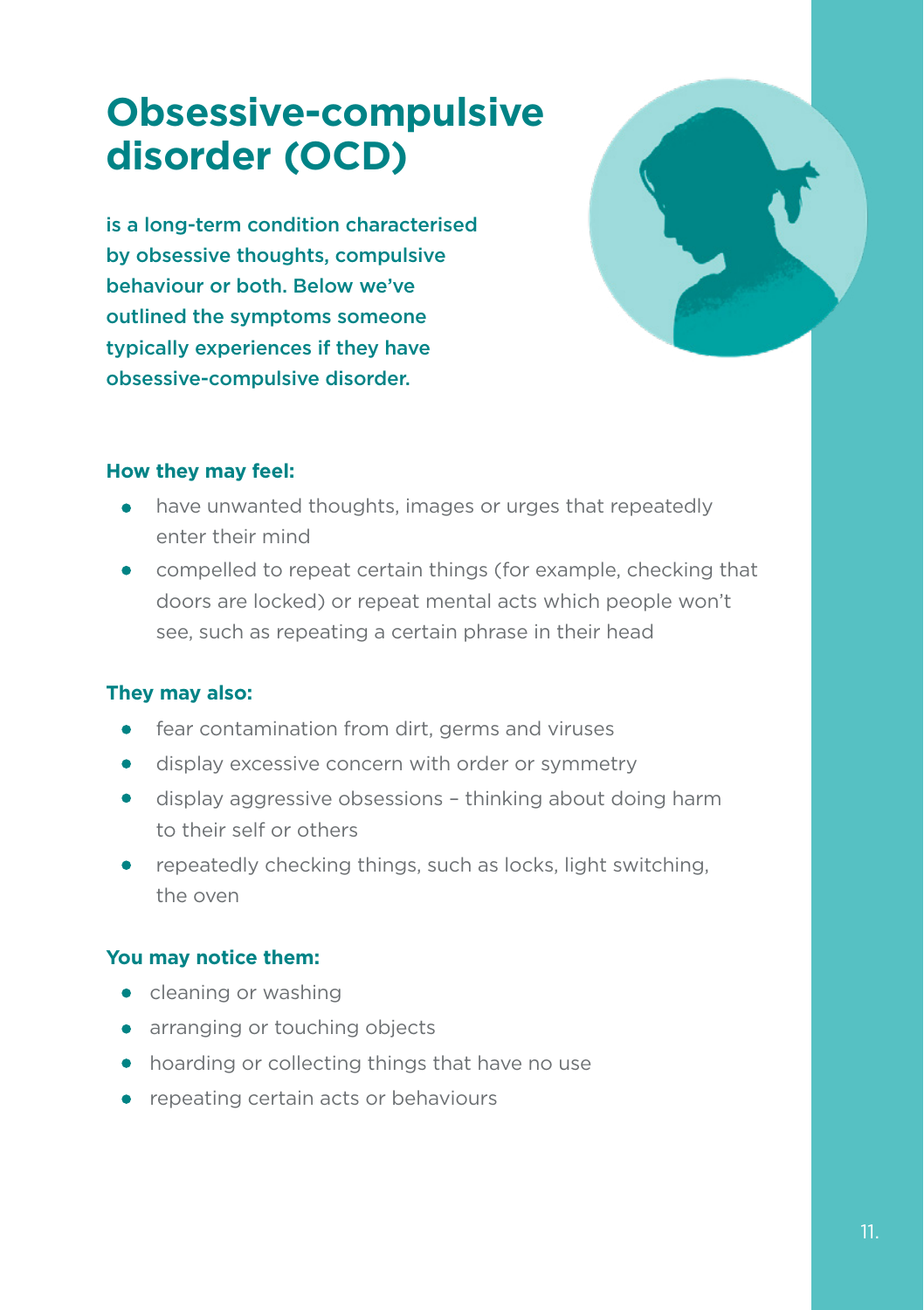### **What is depression?**

It's natural to have ups and downs – sometimes someone might feel a bit low or be really upset and sad when something bad happens, such as losing someone they love. It's common for people to say that they are 'depressed' when they are feeling down.



However, if the feeling of sadness lasts for a long period of time and causes someone to lose interest in their life or things they usually enjoy or affects how they think or behave, it's possible they may have depression.

**Anybody can suffer from depression** and it is thought to occur in around 1-3% of children and young people.

### **How do I know if my child has depression?**

There are lots of symptoms of depression and they affect everyone in different ways, not everybody will have the same experience. The two main symptoms of depression are having a low mood (feeling down or hopeless) along with losing interest or pleasure in doing things you usually enjoy.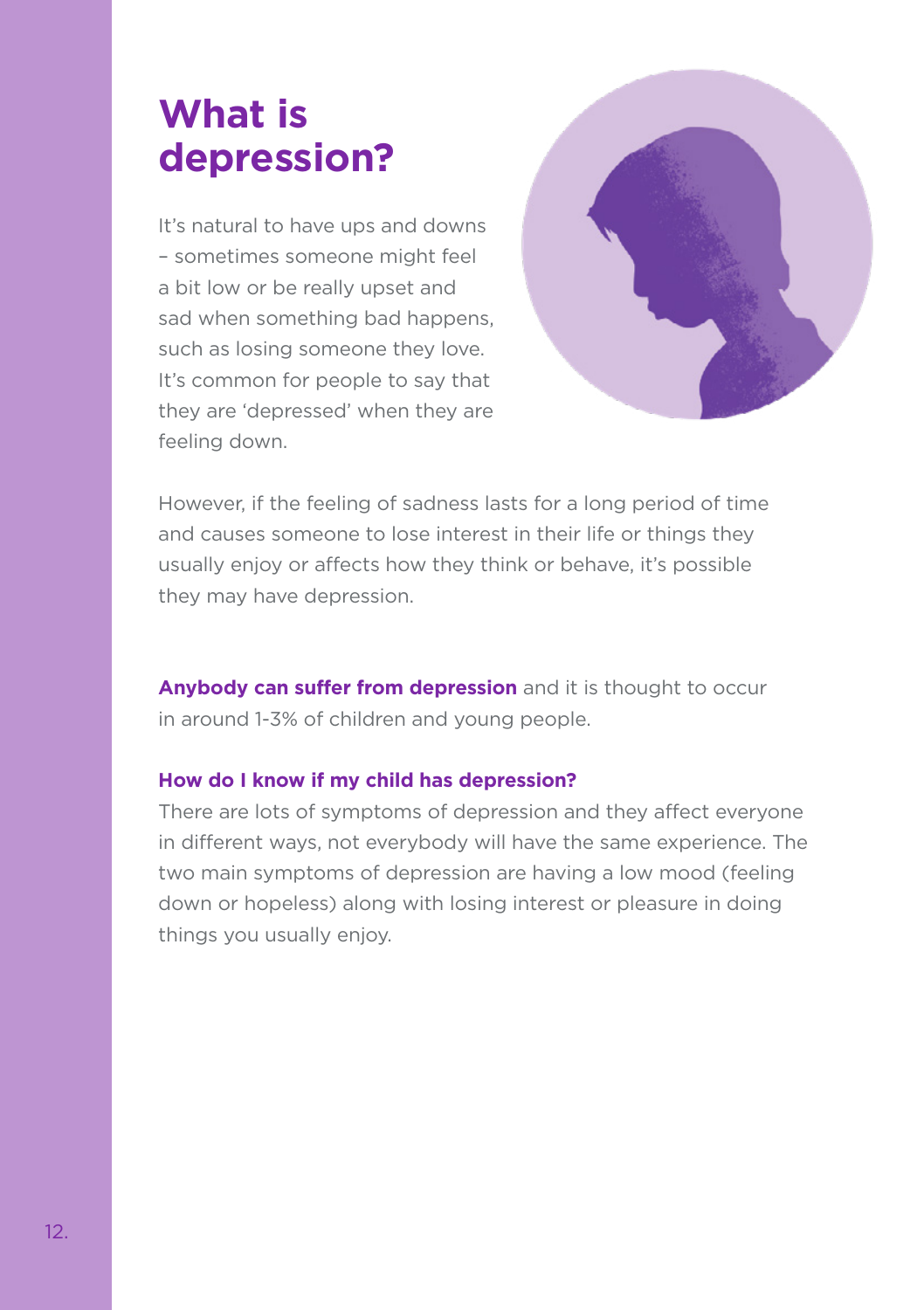### **How they may feel:**

- sad all the time or not enjoying or wanting to do any of the things they usually would
- **•** quilty
- helpless
- worthless or have a loss of self-esteem or self-confidence
- hopeless or that it's too hard or painful to live and have thoughts about running away or escaping their life. They may also have thoughts about harming themselves or self-harm

### **Physical symptoms**

Depression isn't just about how someone feels mentally, there are physical symptoms too. Aches and pains are sometimes what people notice first.

### **They may also:**

- cry in situations where they wouldn't usually cry  $\bullet$
- feel tired and lack energy
- $\bullet$ have trouble sleeping – possibly taking one or two hours to go to sleep and waking up earlier than usual
- get unexplained or worsening aches and pains  $\bullet$
- have constant headaches  $\bullet$
- feel restless or agitated  $\bullet$
- have poor concentration and find it difficult to  $\bullet$ make decisions

- gaining or losing weight as a result of a change in appetite – either eating more or not being hungry
- avoiding family and friends or cancelling plans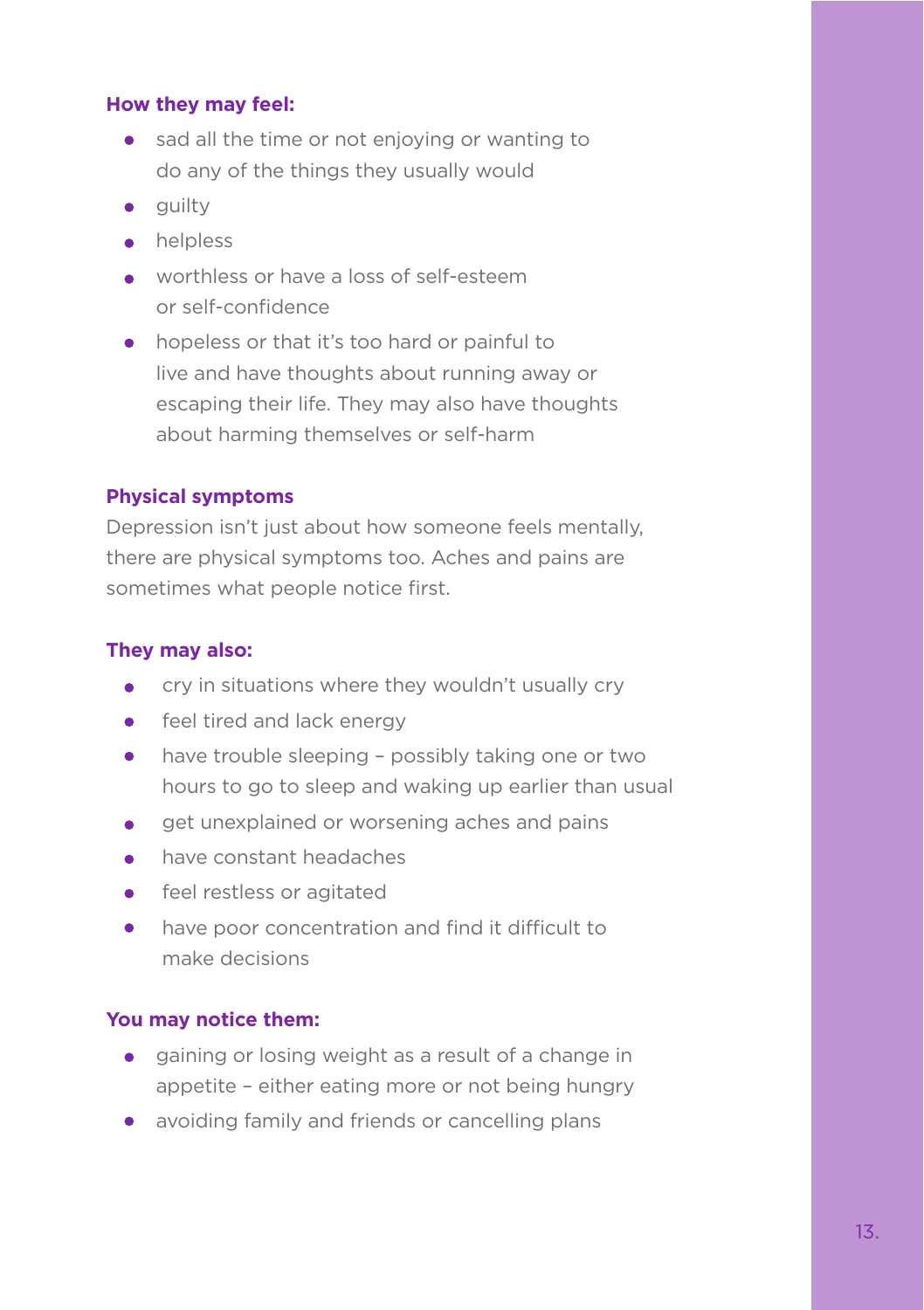# Starting the conversation

As every parent knows, each child is different. There isn't a one size fits all approach to having an open conversation about mental health but these tips may help:

- It may be tempting to tell your child that you're worried about them, but that may put them on edge and make them clam up or rebuff your questions
- Simply asking your child how they are is more likely to lead to a more positive conversation
- Explain that mental health is about our range of emotions and how we cope with our lives and that mental health can fluctuate daily – just like our physical health
- Using phrases such as "there's no need to worry about that" can undermine their feelings and doesn't offer them a solution
- When they share how they feel, acknowledge it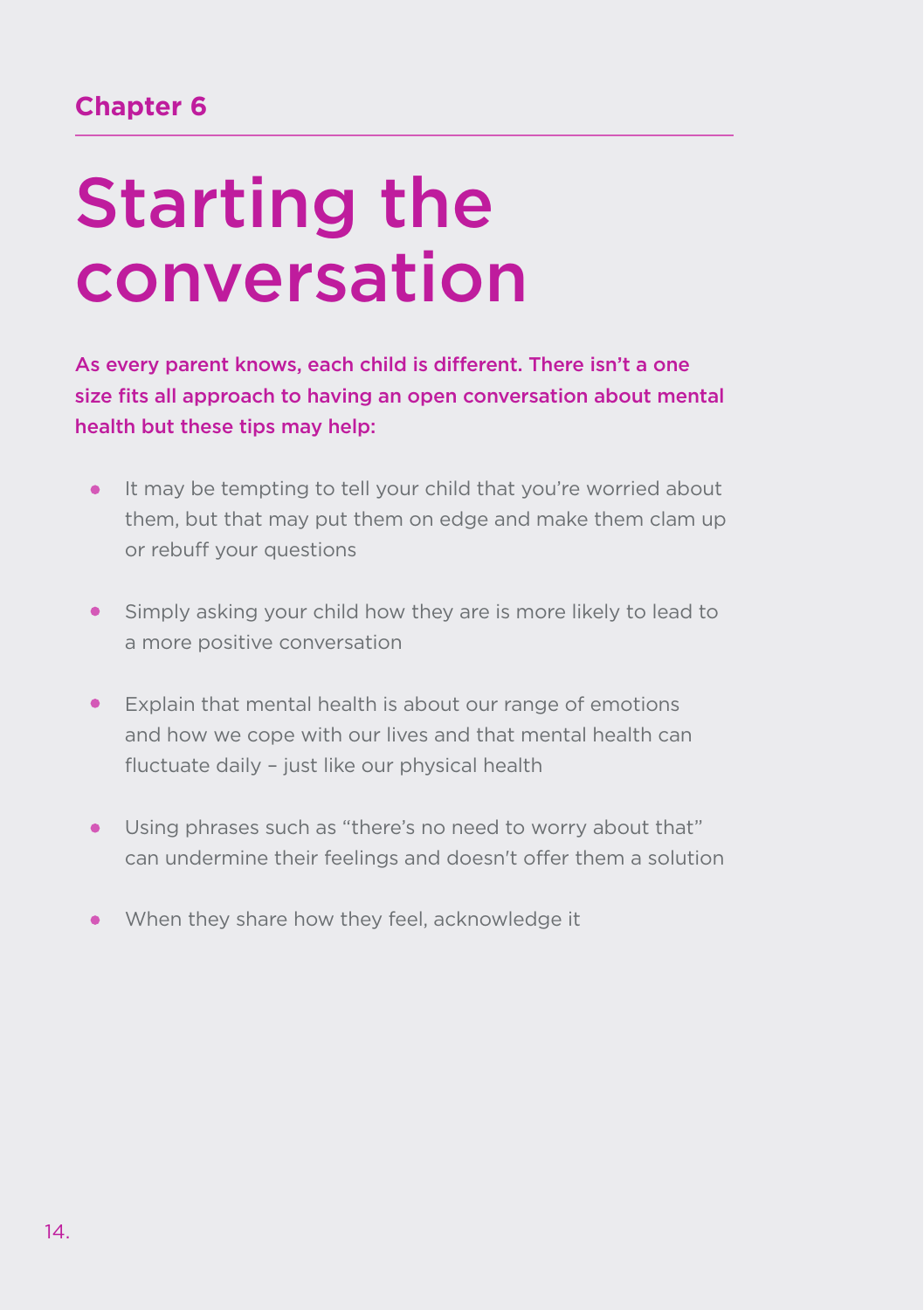- As upsetting as it may be to hear that your child is struggling with their mental health, try to remain calm. If they sense that you're agitated it may cause them to become nervous and stop them feeling comfortable enough to open up
- If you are noticeably upset, try to explain that they shouldn't worry if you're upset, and that you want to support them
- **•** Try to dispel any myths they might have about mental illness. Explain that it is just like other medical illnesses, in that help is available
- Don't be put off asking if you have concerns. Explain that you're there for them and listen without judging

If you think your child may be showing signs that they are struggling with their mental health it's important to seek medical support as soon as possible, in most cases this should be your local GP.

They may suggest a 'wait and see' approach, but the key thing is that it's now been logged with your GP.

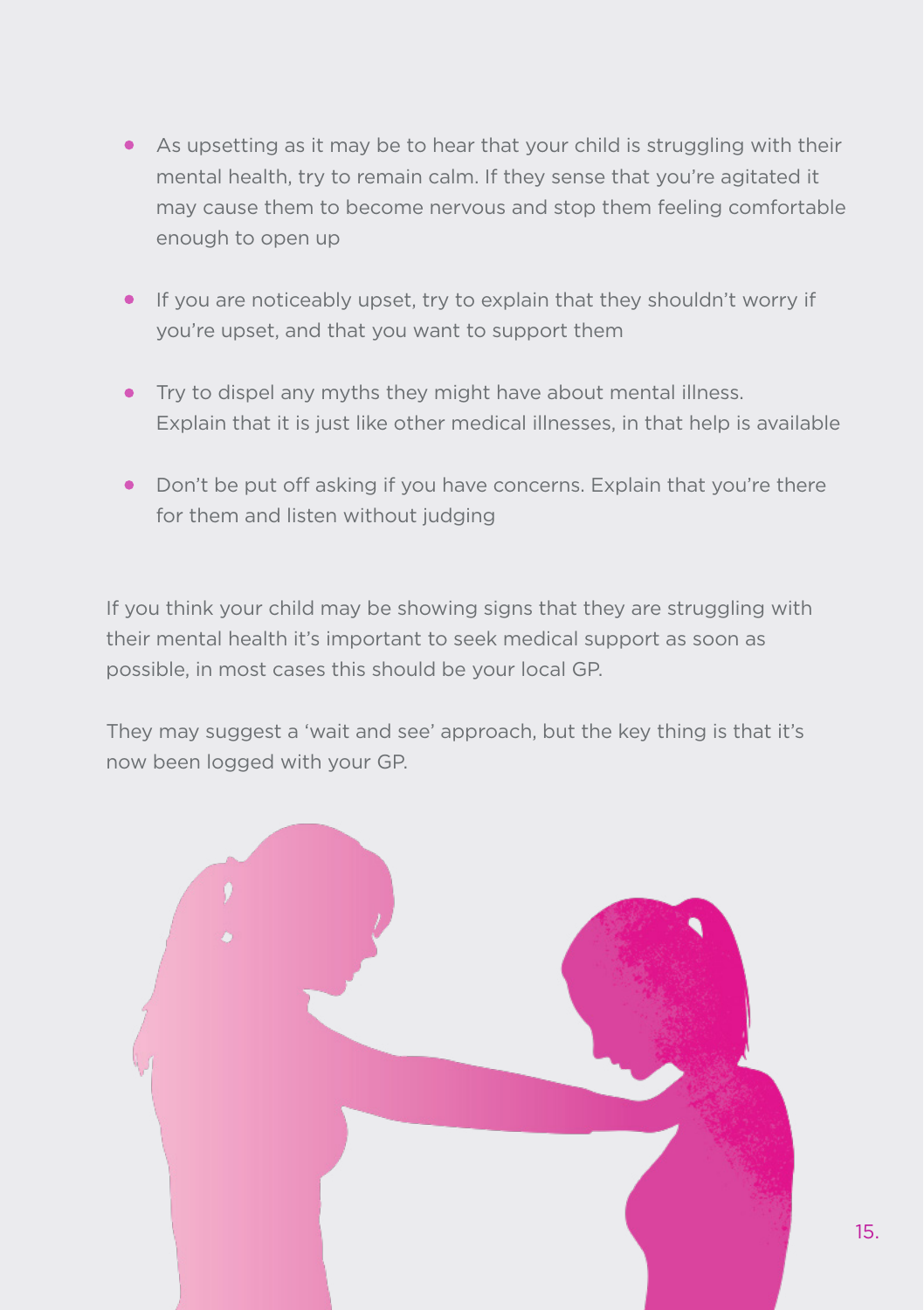## Treating and managing mental health concerns in childhood

Our brains don't finish developing until we are 25 years old which makes treating and managing mental health concerns in children more complex than it is for adults.

Children and young adults are more vulnerable to emotional distress and are less able to navigate potentially stressful situations. This means children may seem to display signs of a mental health concern which is actually a response to other external factors such as academic pressure, bullying or bereavement.

Either way, seeking medical guidance can help give you and your child peace of mind and provide you with a possible way forward.

If your child is experiencing challenges with their mental health, support will be provided by your local Child and Adolescent Mental Health Services (CAMHS) team. This multidisciplinary team of professionals may include:

- **•** support workers
- $\bullet$ school – teachers and school nurses
- nurses
- **primary mental health** link workers
- **family therapists**
- **social workers**
- **•** psychologists
- occupational therapists
- psychological therapists
- $\bullet$ child and adolescent psychiatrists
- child psychotherapists
- specialist substance misuse workers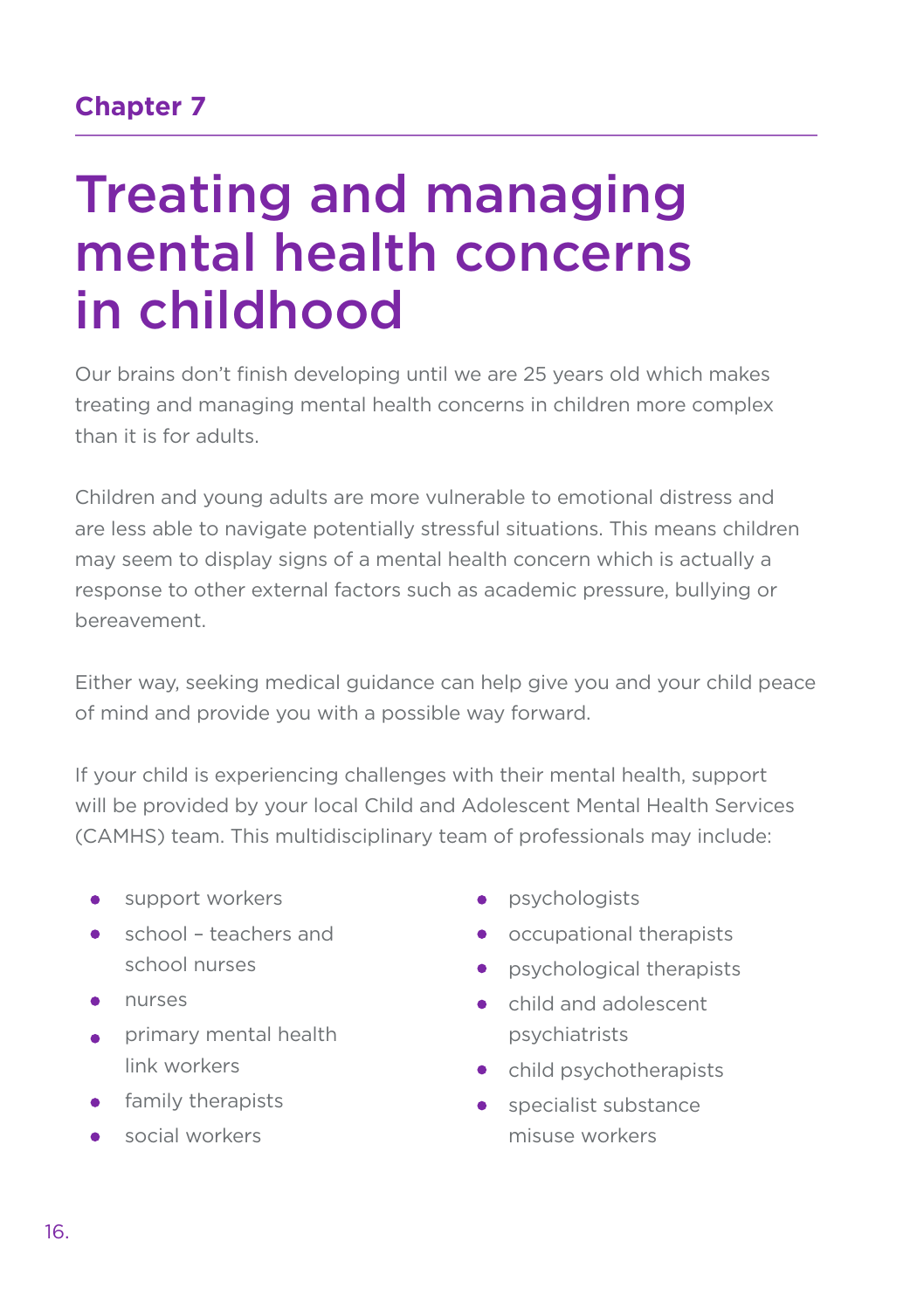### **They** say it takes a village to raise a child.

The CAMHS team will work together to help you and your child to identify the problem, understand the cause and advise on what steps to take.

They say it takes a village to raise a child and that is certainly the case when it comes to supporting a child with mental health issues.

For a child to receive the most effective treatment it is important to get a full sense of their wellbeing. They may not be able to articulate this, but there are others that can help you to get a better idea of how they fare throughout the day.

We would encourage you to talk to your child's school so that the school's medical team and special education needs (SEN) support team are aware of your concerns and they can help you to monitor any changes in behaviour or mood. With children spending such a considerable amount of time at school, their teachers and the school's nurses are well placed to help you identify whether there may be any external pressures which may be having a negative impact on their mental health.

For many of us when we think about treating or managing a mental health concern, we automatically think of medication such as antidepressants as the remedy. However for the majority of pre-pubescent children and young adults, they will be prescribed talking therapy, which involves talking to a professional who is trained to help people deal with negative feelings or feelings of distress, and help to identify any patterns which it may be helpful to change.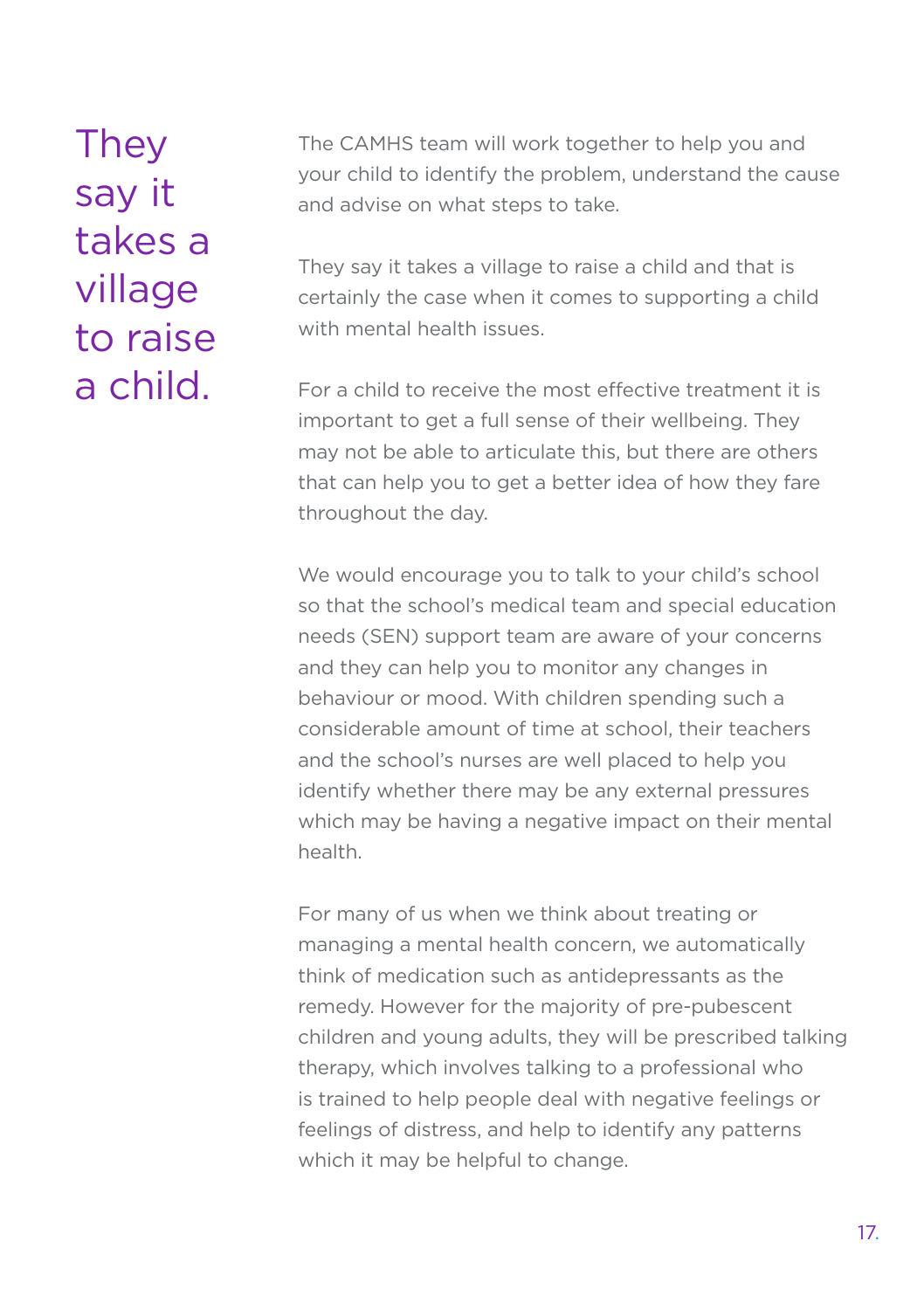If a child is prescribed medication we would encourage you to discuss it with your pharmacist. They are medicine experts and will be able to provide you with support, dispelling any myths about potential side effects and providing you with guidance for any questions you may have. If you have any concerns with the prescription, you may wish to talk to your GP too.

Discovering that your child is struggling with their mental health can be tough and upsetting, and **88% of parents** say that their child's mental health has an impact on all aspects of family life.

Talking is key to recovery for children with mental health conditions and having a strong support group is essential for both you and your child. You may benefit from attending groups or workshops designed for parents with children who have a mental health condition.

88%

**of parents say that their child's mental health has an impact on all aspects of family life.** 

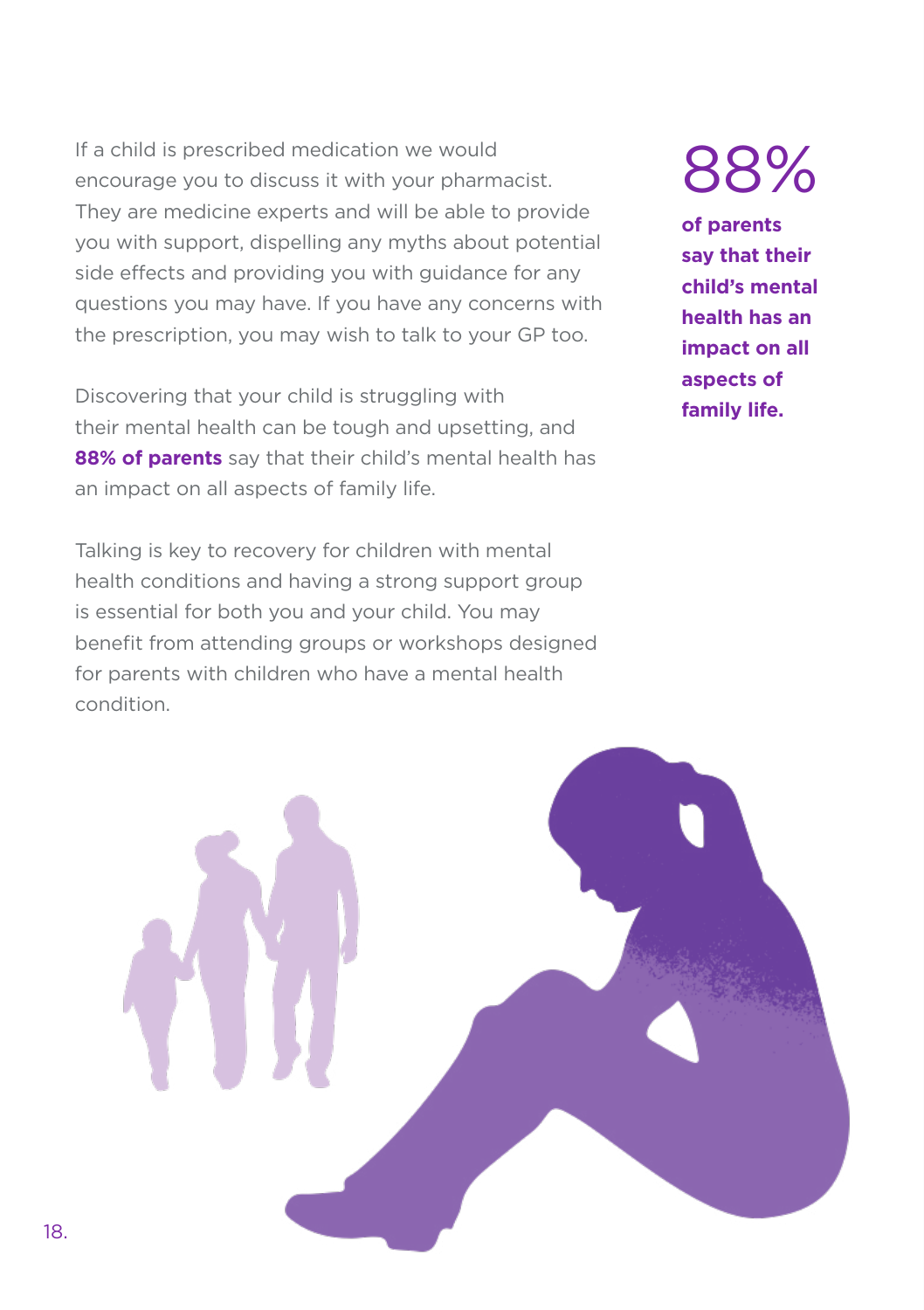## Boosting mental health and resilience in childhood

**From starting school and maintaining friendship groups to exam pressure, the journey to adulthood can be difficult and your child is likely to experience many situations that they find upsetting, disappointing or that might make them angry, stressed or low.** 

Improving your child's mental resilience can help them to manage their emotions and bounce back from a setback throughout their life. It can also help them to manage a mental health condition.

Here are some things you can encourage your children to do which will boost their emotional resilience.



**Exercise:** exercise is good for the mind, as well as the body, and can help to release stress and anxiety. Encourage them to try different sports or activities to find something they enjoy or suggest a family walk after dinner.

**Eat and drink well:** a healthy, balanced diet with plenty of fruit, vegetables and fibre can help to maintain a steady level of energy and clear thinking. Keeping hydrated is also important in maintaining energy.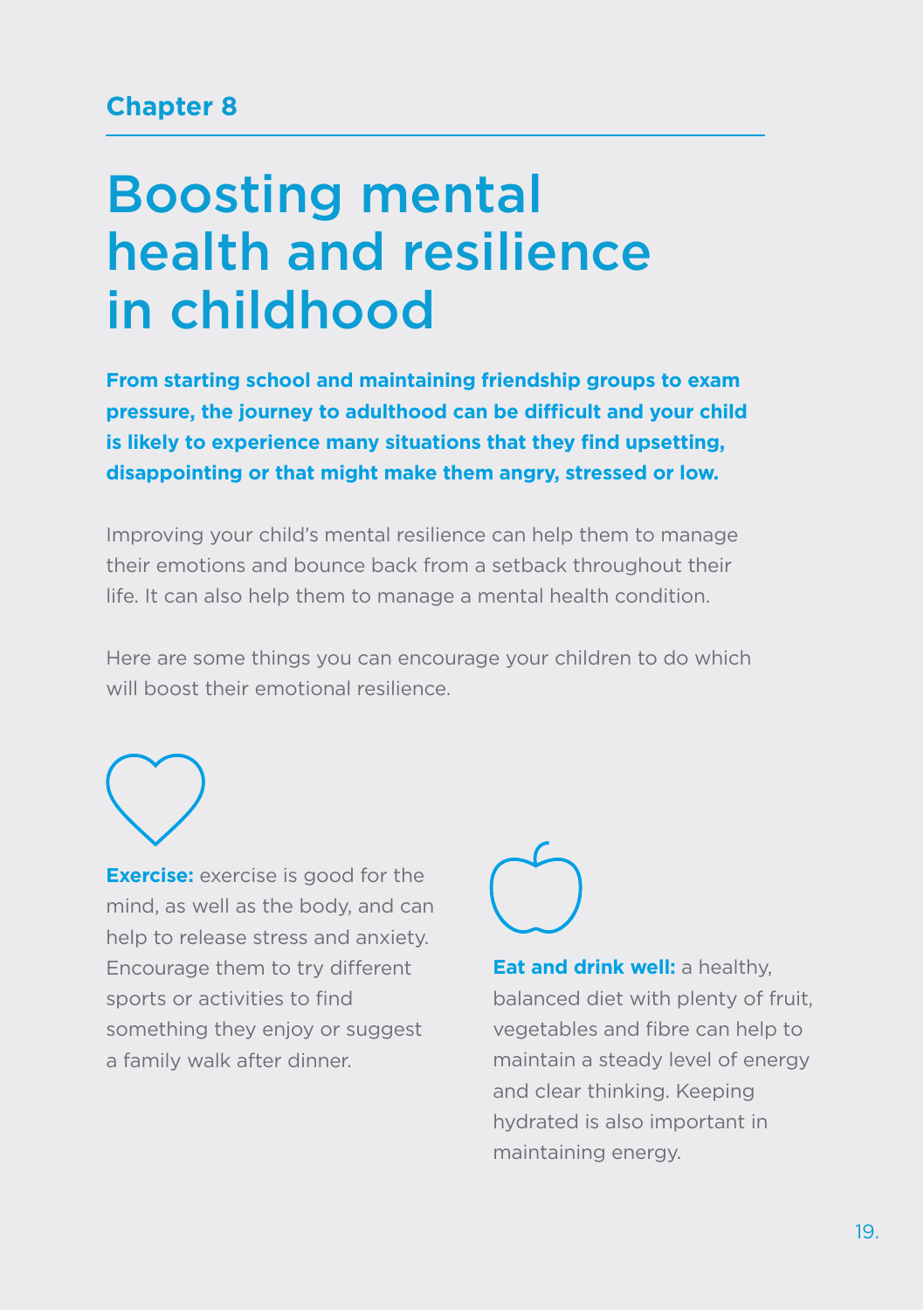

**Write things down:** writing things down sometimes can help people to see exactly what they're feeling and give them some control and understanding, especially for those who don't feel comfortable or can't find the words to talk about it.



#### **Use distraction techniques:**

a distraction technique is an action that gives them a new focus and some respite. It can be something simple such as reading a book, helping to prepare dinner or with the weekly shop.



**Sleep well:** a healthy sleep pattern will mean they are well rested and can help to reduce any agitation. If they find getting to sleep difficult, listening to soothing music in bed, meditating or practising relaxation techniques may help.



**Make a toolkit:** put together a box of 'tools' for the times when they're feeling too low to come up with a plan or are struggling with ideas. It could contain anything they know will occupy their mind and give them a break from their thoughts. For example, their favourite book or magazine, some treats, a crossword. Or they could put in notes or a letter they've written to encourage themselves, or photos of good times and memories. Younger children may find that a 'worry monster' helps to make them feel more confident.



**Speak to people:** it might seem hard at first but encouraging children to open up to friends and family can help them feel better and more understood.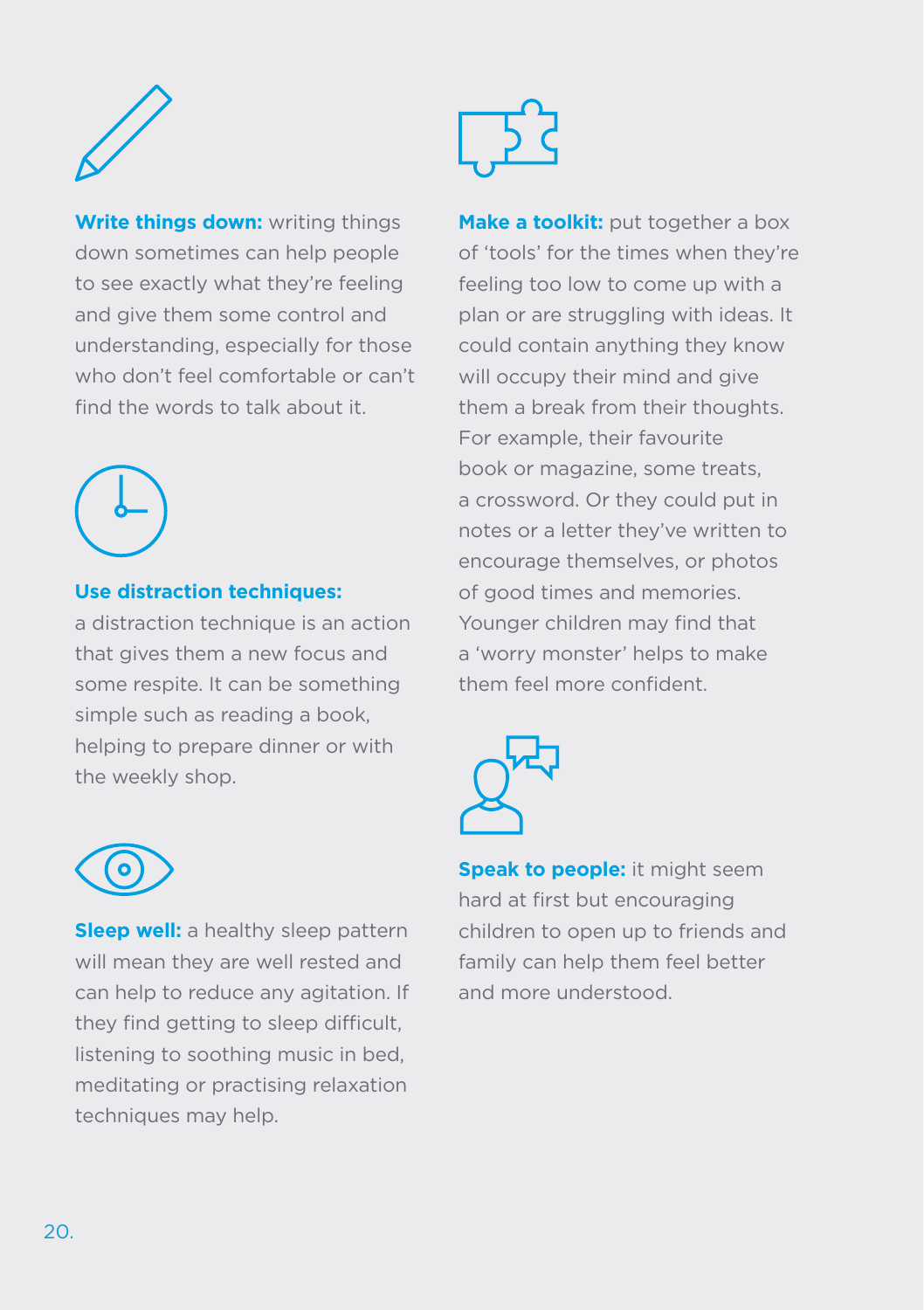# People like you

### **Kathryn Dee**

*Registered mental health nurse at Bupa UK and mother of two*



Hi, I'm Kathryn and I wanted to share my story as I want parents to know that they aren't alone and that even being a medical professional doesn't mean you get it right all the time.

I am a registered mental health nurse who works in Child and Adolescent Mental Health Services, but when my daughter started to self-harm when she was 15, I reacted as a parent – not a nurse.

I had noticed some of the tell-tale signs of possible depression, such as low mood and some anxieties, but she is outgoing and very talented academically so I put it down to normal teenage angst.

However, it became clear that it was more acute than that when she took an overdose in an attempt to take her own life. I was out and called her to see what her and her brother wanted to eat. Her speech was slurred and she was slow to respond and I just knew what had happened. I don't remember the journey home but I remember being frantic when I called the ambulance and tried to find out what she had taken. I didn't respond as a calm nurse. I was her mum and I was scared, angry, upset and worried.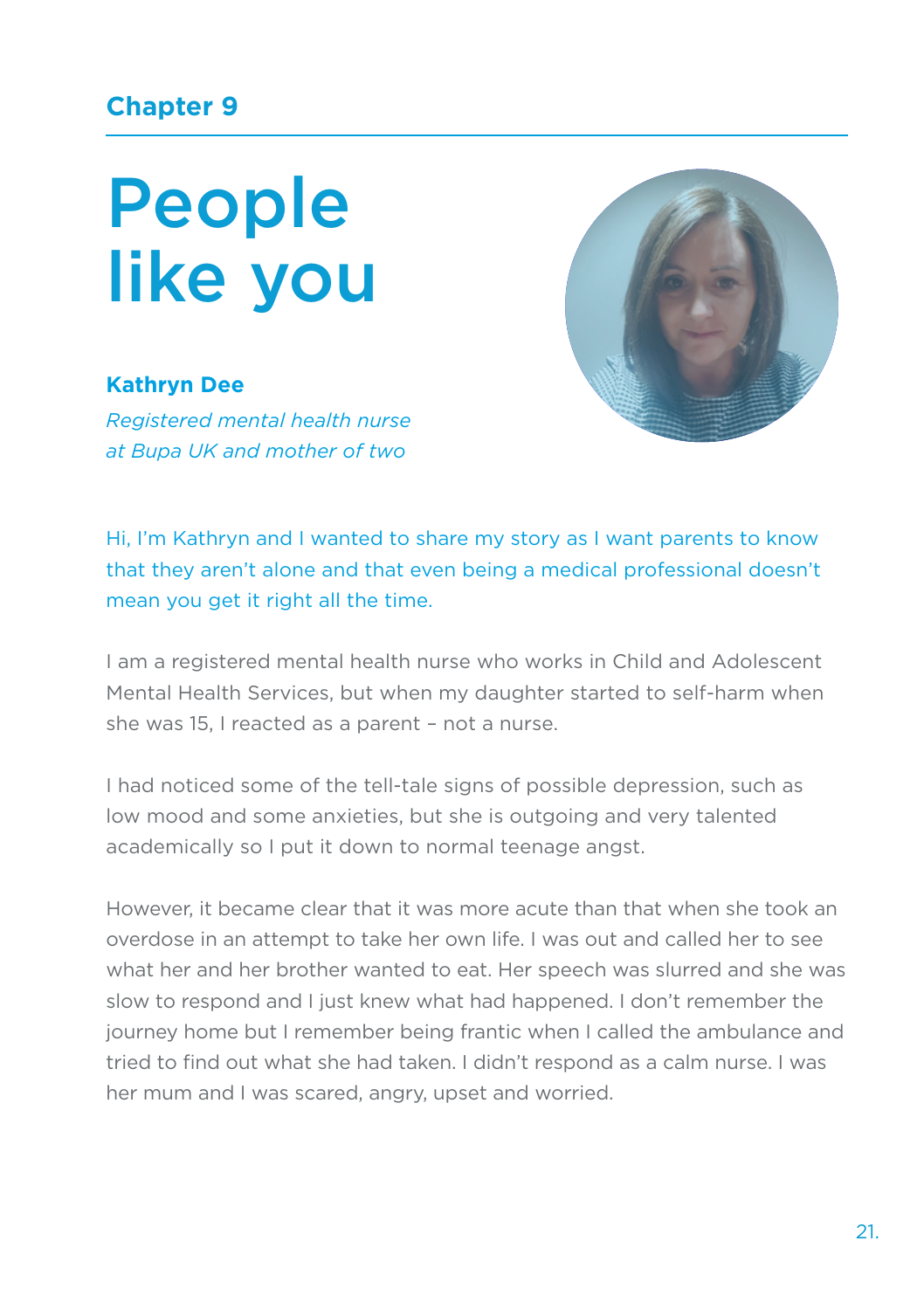Thankfully she recovered and she was subsequently diagnosed with depression. Despite my training, my reaction was to become upset. I recall telling her that I was worried and didn't know how to feel. I made it clear that it was always ok for her to talk to me and that I would always listen and that I loved her, which is why I sometimes cried. Most importantly, I promised to be her mum and not her nurse.

My daughter received talking therapy and now. at 25 years old, she sees a psychologist. It is by no means easy being the parent of a child with mental health condition. I still worry about her. But if you're open and honest, explain your feelings and give your child the space and time to talk, it certainly helps.

My advice to any parents who find themselves in a similar situation is to reach out if you need support. Talk to your GP, a friend or a parent in a similar situation. Talking and giving yourself time to explore how you feel makes a big difference, and allows you to support your child the way you wish.

" I promised to be her mum and not her nurse."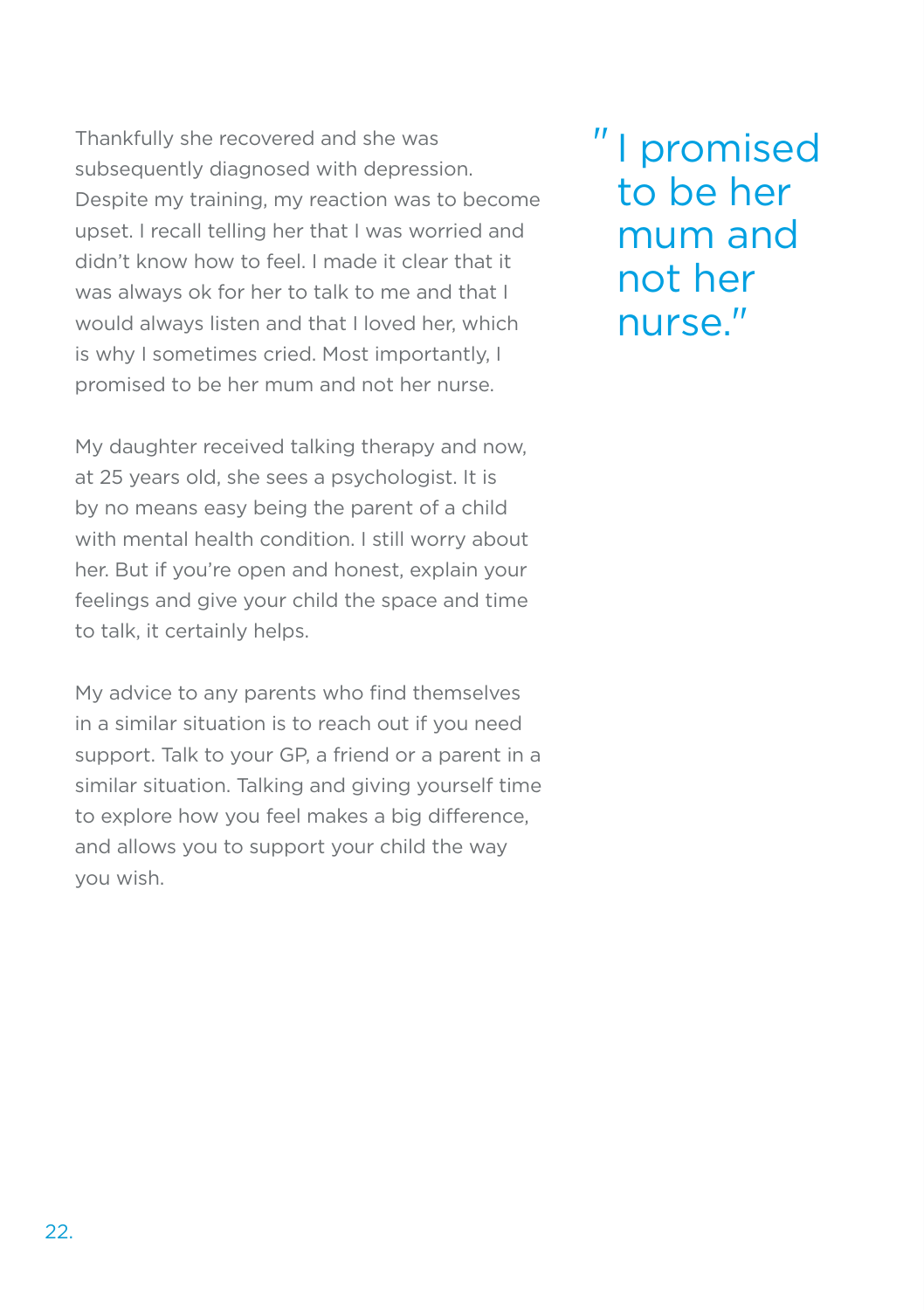# Looking after yourself

### Eighty-eight per cent of parents say that their children's mental health impacts all aspects of family life.

As a parent our children always come first, but it is important to make sure that you don't forget to look after yourself. If you don't look after your health and wellbeing it can make it harder for you to support your children, especially if they are struggling with their mental health.

It's important not to blame yourself if your child is having problems. It can be an incredibly distressing situation to be in, but it doesn't make you a bad parent.

For some people, talking to a friend or family member will help them to put the situation into perspective. For others, talking to people who have been through or are experiencing a similar thing proves beneficial as they can share their challenges and coping strategies. Across the UK there are local support groups run for parents and carers of children who are struggling with their mental health which can be found via the [Rethinkmentalillness](https://www.rethink.org/about-us/our-support-groups) website.

Taking some time for you can also help to boost your mental resilience and morale. Asking a friend or family member to look after your child so that you have time either to do something you enjoy or to rest.

However, if you feel that your situation is impacting on your own mental health it is worth speaking to your GP or being referred to a counselling service. Being able to recognise that you need support is a sign of strength. You won't be able to help your child if you don't feel your best.